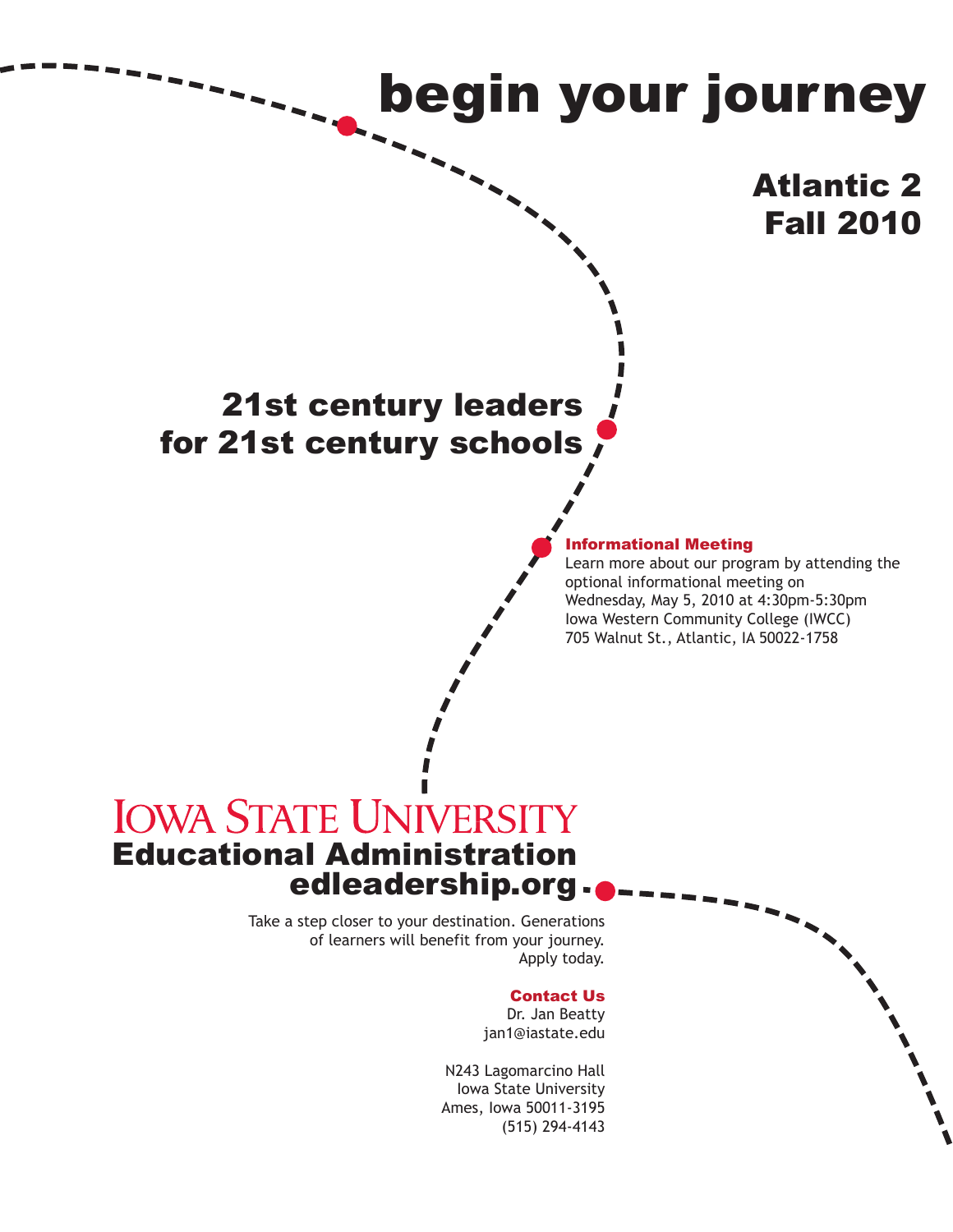# statewide leadership network

We have prepared thousands of school leaders and have deeply loyal alumni all across Iowa. We invite you to be the next member of our statewide leadership network.

#### convenient scheduling

All classes will be in Atlantic. During the school year, our classes will be held on Wednesday evenings, Saturdays, and/or online.

Assignments and class meeting times are intentionally designed to meet the needs of working educators. The only time you need to travel to Ames is for your oral examination at the end of your program.

# affordable tuition

Just \$396 per credit hour plus fees (total cost for Fall 2010 should be about \$1,188 per course).

Each semester you take at least 5 credits, you may be eligible for financial aid.

Contact the ISU Financial Aid Office for more information:

www.financialaid.iastate.edu

### connect to experts

Our faculty are renowned experts dedicated to providing a relevant, high-quality learning environment to our leaders. Learn from some of the most knowledgeable educational leadership faculty in the state. Graduate from a program that will empower you with the knowledge and techniques to facilitate effective, long-lasting change in schools.

Contact any of our faculty with your questions:

Jan Beatty • jan1@iastate.edu Mike Book • mbook@iastate.edu Tyson Marsh • hiphoped@iastate.edu Joanne Marshall • jmars@iastate.edu Scott McLeod • mcleod@iastate.edu John Nash • jnash@iastate.edu Gary Ratigan • ratigan@iastate.edu Jim Scharff • jscharff@iastate.edu

# **IOWA STATE UNIVERSITY** Educational Administration edleadership.org

Take a step closer to your destination. Generations of learners will benefit from your journey. Apply today.

#### Contact Us

Dr. Jan Beatty jan1@iastate.edu

Dr. Scott McLeod, Program Coordinator mcleod@iastate.edu

N243 Lagomarcino Hall Iowa State University Ames, Iowa 50011-3195 (515) 294-4143

your destination: 21st century leadership